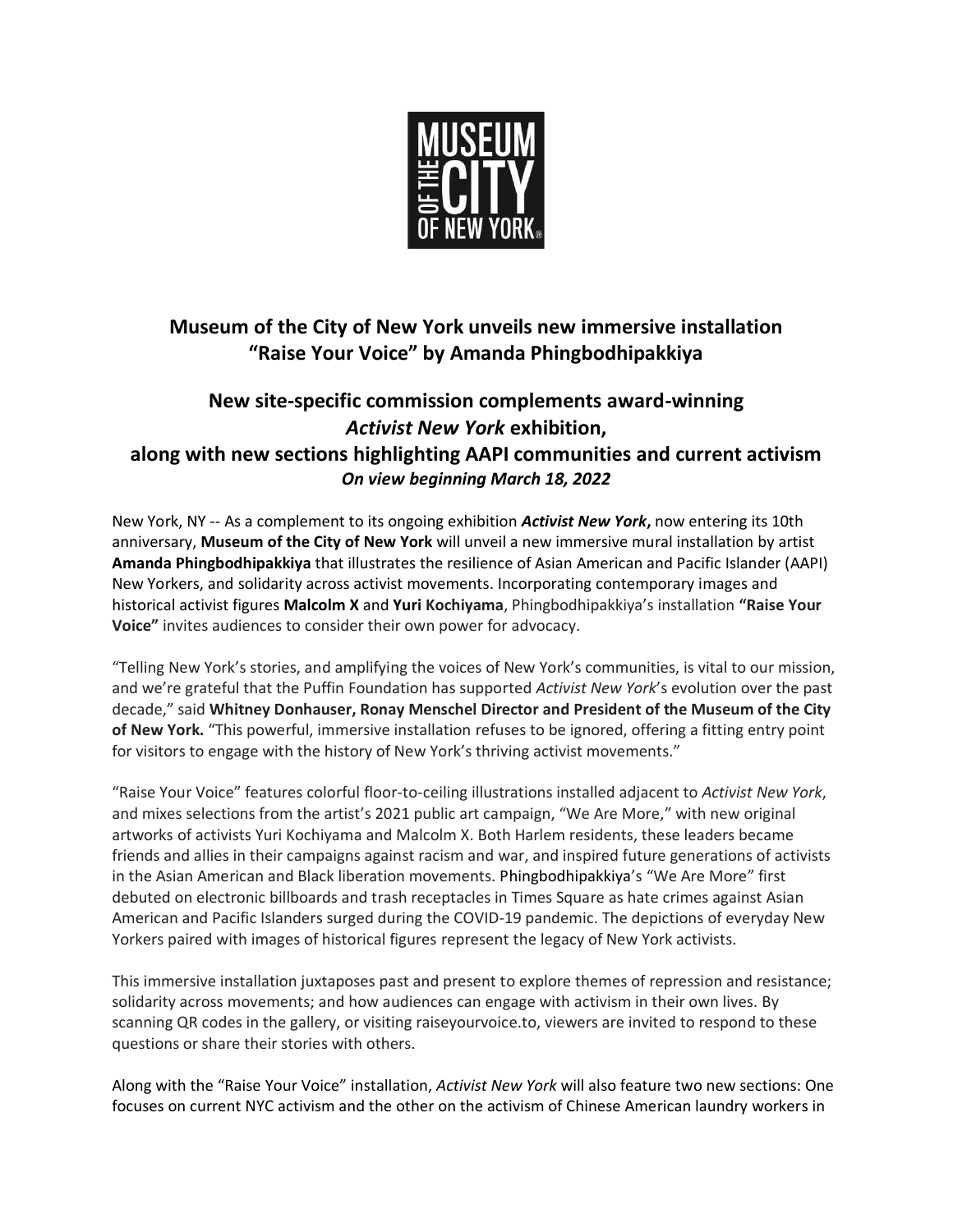the 1930s-1950s. The section on current activism will include masks used during protests, flyers relating to labor organizing and zoning debates, and handmade signs collected by the Museum during its open call for objects from the COVID-19 pandemic and summer 2020 anti-racism mobilizations.

The section on laundry workers explores how workers in the city's hand laundries, demanded improved labor rights and resisted longstanding, legalized discrimination in the era of Chinese Exclusion and McCarthyism. Objects include an original hand laundry sign, photos of laundry workers who organized in Chinatown, and objects that illuminate how Chinese Americans fought against discrimination by City officials. With the recent rise in anti-Chinese discrimination and violence amidst the COVID-19 pandemic, these histories of repression and resistance remain as important as ever.

Now entering its second decade, *Activist New York* examines the ways in which ordinary New Yorkers have advocated, agitated, and exercised their power to shape the city's—and the nation's—future. Centuries of activist efforts, representing the full spectrum of political ideologies, are illuminated through a series of installations. The exhibition features historic artifacts and images from the Museum's celebrated collection as well as pieces on loan from other repositories and personal collections, and serves as a learning tool for thousands of students and educators annually.

#### **[Related Program](https://www.mcny.org/event/raise-your-voice-amanda-phingbodhipakkiya)**

On March 30, **Amanda Phingbodhipakkiya** will join **Carmelyn P. Malalis**, former Chair and Commissioner of the New York City Commission on Human Rights, for a conversation at the Museum on the intersections of public art and human rights. Phingbodhipakkiya developed an earlier series "I Still Believe in Our City" (2020) as an artist-in-residence with the NYC Commission on Human Rights in order to address the rise in anti-Asian harassment and violence during the COVID-19 crisis. The series and subsequent projects appeared in public transit and other public spaces to reclaim space, resist stereotypes, and celebrate longstanding AAPI contributions to New York City past and present.

### **Support**

*Activist New York* and its associated programs are made possible by The Puffin Foundation, Ltd.



### **About Museum of the City of New York**

The Museum of the City of New York fosters understanding of the distinctive nature of urban life in the world's most influential metropolis. Winner of "Best Museum" in Time Out New York's "Best of the City 2021" and multiple American Alliance of Museums (AAM) awards, MCNY engages visitors by celebrating, documenting, and interpreting the city's past, present, and future. To connect with the Museum's award-winning digital content, visit www.mcny.org; or follow us on Instagram and Twitter at @MuseumofCityNY and on Facebook at Facebook.com/MuseumofCityNY

#### **About the artist**

Amanda Phingbodhipakkiya is a multidisciplinary artist, educator, and activist. As artist-in-residence with the NYC Commission on Human Rights, Phingbodhipakkiya's art series celebrating the resilience of the AAPI community, "I Still Believe in Our City," reached millions in New York City and worldwide through her Atlantic Terminal billboard and subway and bus shelter posters. In the wake of the Atlanta shootings